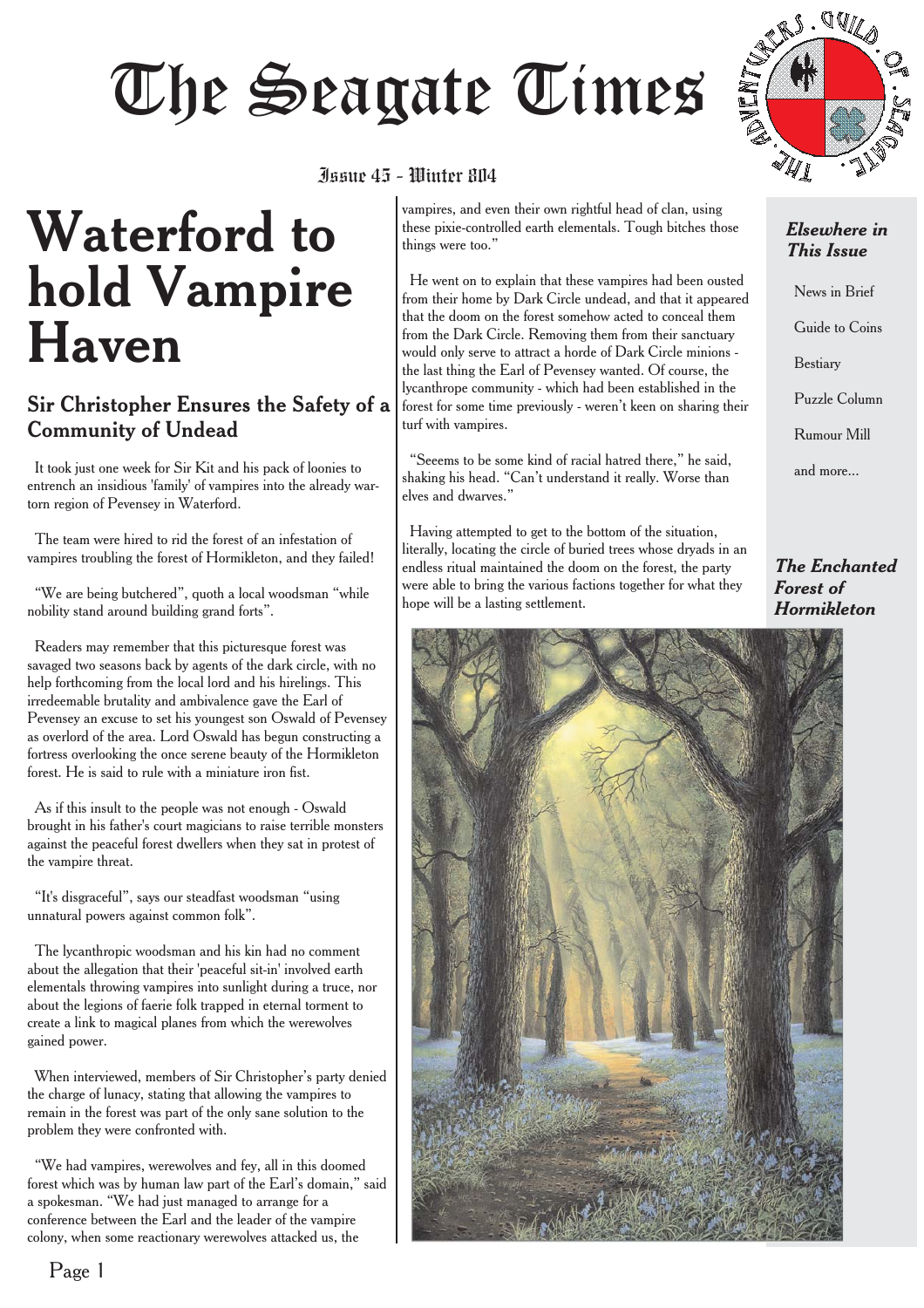*"Most hobbits are fat, lazy gits" - Mortimer (Hobbit)*

# **News in Brief**

#### Flugelheim Thaws

Rumours of incursion by a Demonic Ice Plane into Flugelheim are no longer correct.

The ice has melted just in time for Winter, the demons are fired, and the locals are restored to their homes.

The allegations of senior guild members involvement in this matter are undoubtedly true.

#### Portal Found; New Trade Route Established

A party, hired by California Smith to find and investigate portals believed to exist on the plane called Paleolithica, reported that they only found one portal, but their investigations there were very fruitful.

"We found a portal to a plane called Khoras, went through and then the portal deactivated. Not our fault, though. Something called the Drellis effect, makes mana levels fluctuate in a cycle. When it dropped to low mana, the portal switched off, and we couldn't get back. Could have been worse though, we killed some orcs and ogres, and made friends with a bunch of human folk."



*The Free City of Garrison*

It transpired that the portal exited in an ancient ruined city in the war-torn Sentinel Mountains. The Coalition - a loose community of orcs and ogres - is in constant warfare with the predominately human city of Garrison, and their allies. The knights of Garrison have constructed rune portals from their city to the ruins where the

Paleolithica portal is located, and thence across Paleolithica to the Alusia portal which exits on Rangiwhero in Pasifika, which already has regular trade via ship with Seagate. The party believe it likely that further offers of employment will come from Garrison, but suggest that guild members of the orcish persuasion need not apply.

#### Temple Closed; Curse Removed

A party went off-plane to what is believed to be yet another "Erth" analogue in order to rescue their employer's daughter from demons holding her in a temple on the "Dark Continent", and hopefully liberate them from the curse. The plane did feature the use of "airships" and "guns" but these were by no means the most sophisticated seen by guild

members. Magic was possible, but its use was liable to get the user burned at the stake.

The party were successful in travelling by airship to the Dark Continent, returning the statues stolen from the temple, and performing the ritual which sealed up the temple. This in spite of interference from various demonic annoyances, spiders, monkeys, rats, carnivorous vines, and multiple death curses.

#### Goran Gone

That troublesome Binder on the plane of Kahessire, Lord Goran, has been returned to his place of origin. The Cthonic Spirit has been reunited with the stelae that it was released from some 12,000 years ago. Hopefully it will return to performing it's protective duties for its nexus of ley lines - there certainly was a spectacular light show as the stelae repaired itself and sunk back into the ground. The local Empire showed their appreciation for the nearby rift to Hell being closed, and the party employer in the Se of Wizards was also well pleased. However some of Goran's minions continue to produce large numbers of weapons on two continents.

#### Available - Treasure Map

Provides accurate location of Unicorn Herd - Think of it as Cash on the Hoof!!



Discrete & genuine enquires only to Ricardo (Esquire) c/- the Guild. No Bleeding Hearts or Do-Gooders please.

#### For Sale: High Class Travel Rations

Sick of stale bread, beef jerky and mouldy cheese?

Adventure with a touch of class

- · Brioche fresh out of the oven for breakfast
- Savoury breads filled with delicacies and freshly baked for lunch

Dinner is a choice of Venison or Game Pie, Glazed Ham on the Bone, Roast Eye Fillet or Succulent Lamb all fresh from the oven.

Includes 2 bottles of the finest Aquilan wine.

All of this prepared by the finest chefs in Seagate, packaged in a convenient travel case and kept fresh for 7 weeks. 1,000sp for meals for 2 for a week.

You deserve to eat well! Be quick, supplies are limited.



*- Thaeuss*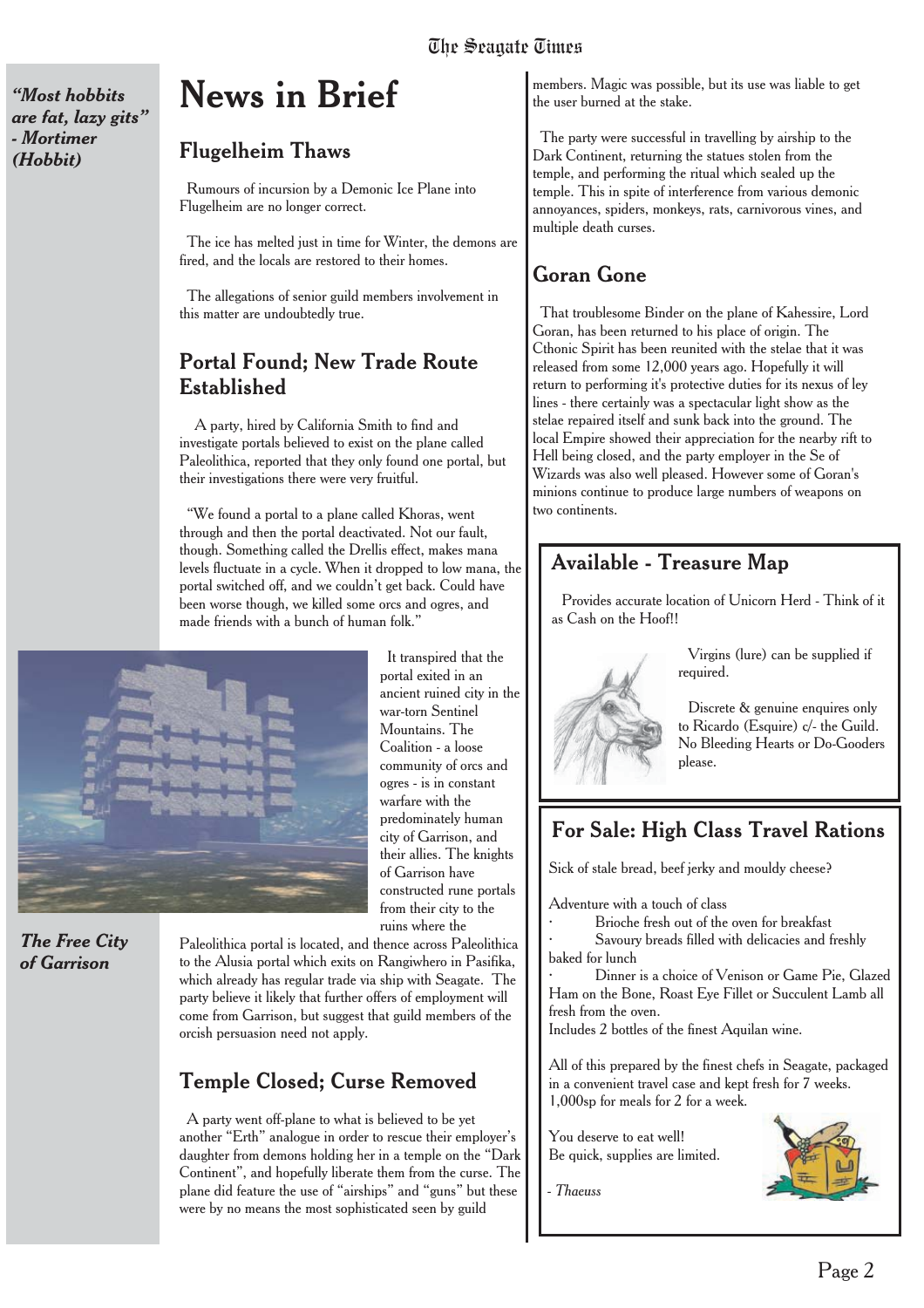### Who is **Clarissa D'Ornay?**

This autumn we had the pleasure of talking with the delightfully graceful Clarissa D'Ornay. While at 5'8" she may not be the tallest elf, she is memorable for her complex and beautiful tattoos We met her at the studio of Lazlo the Limner (Lazlo and Son: commissioned Portraits, Murals, Discrete Copies A Speciality) as he worked on the accompanying portrait.

SGT: I've been dying to ask, as I'm sure are many of our readers, about the significance of all those tattoos you have. When and why did you get them?

Clarissa: My, you journalists are forward! Can you not let a lady have her little mysteries? Sorry, I should not tease, as even I do not know why I was made a living... ..."objet d'art"?

The sad truth is that I am a foundling of sorts. A tribe of nomads found me on the Sea of Grass, an amnesiac, and determined that I was some sort of ill omen. They escorted me to a city; places they already believe cursed, and abandoned me there.

SGT:Is it true that the tattoos change colour depending on what mood you're in?

Clarissa: When other adventurers claimed that they saw one move or change, I thought that they were quaintly prurient, or just a little highly strung. But I suspect drinking from the Truth Pond on OZ and nearly drowning in mana in the Guild's vaults has caused them to behave this way. I've even retained the very hard-working Lazlo here to record their "moods". A few now reflect events that have happened to me since I joined the Guild, happily replacing the rather morbid little fables that were there.

SGT: And that they cover all your body?

Clarissa: I refer you to my earlier reply about a lady's mysteries. I'm afraid that is one I must insist on keeping.

SGT: You aren't usually known by any particular title, but surely there must be one for such a fine lady?

Clarissa: Despite being repeatedly taken as nobility, I cannot claim that felicity. Even the name "D'Ornay" is a fiction. I've no family or lineage and haven't acquired vast tracts of land or titles, but I'm content to be my own woman and call no-one master.

SGT: [Take note boys!] When and why did you join the Seagate adventurers Guild?

Clarissa: A mere twenty years ago, I arrived on this coast with little more than the ink on my skin and a few words of common. I had to become very resourceful and rather less than squeamish to survive, but swiftly came to understand that alone I would only rise so far, regardless of what I sacrificed. When I heard of the Guild's diversity and accomplishments, the promise of independence and power was a beacon to me. About eight years ago I'd managed to acquire enough money to join and was surprised to discover that I could also become an Adept. One



day I hope to determine what happened to me and redress any wrongs that I find. I suppose it's a bit old fashioned, but it does to get one out of bed in the morning.

SGT: Why are you still an adventurer - what motivates you to join a party?

Clarissa: I try and select a venture that I will be most effective on. Of course, I take into account how motivated I will be to complete the mission, either financially or personally, as this all has bearing. Why do I still adventure? Simply put, I'm not yet ready to accomplish that which I set out to do when I arrived at Seagate.

SGT: I understand you are an air mage and a warrior.

Clarissa: Yes, I appreciate having a college magic to add the breadth of abilities in a party, but I've never really shone at the scrivening and studying and I really do enjoy the physicality of the training grounds. While I love the freedom and power of my college, I've done my best to become a trustworthy user of magic, after I discovered that the some irresponsible Air mages had tarnished the name of the college.

SGT: What areas do you specialise in?

*Clarrissa : "Follow that book... "*

*Morgan: "What kind of book was it?"*

*Clarrissa : "A fast one."*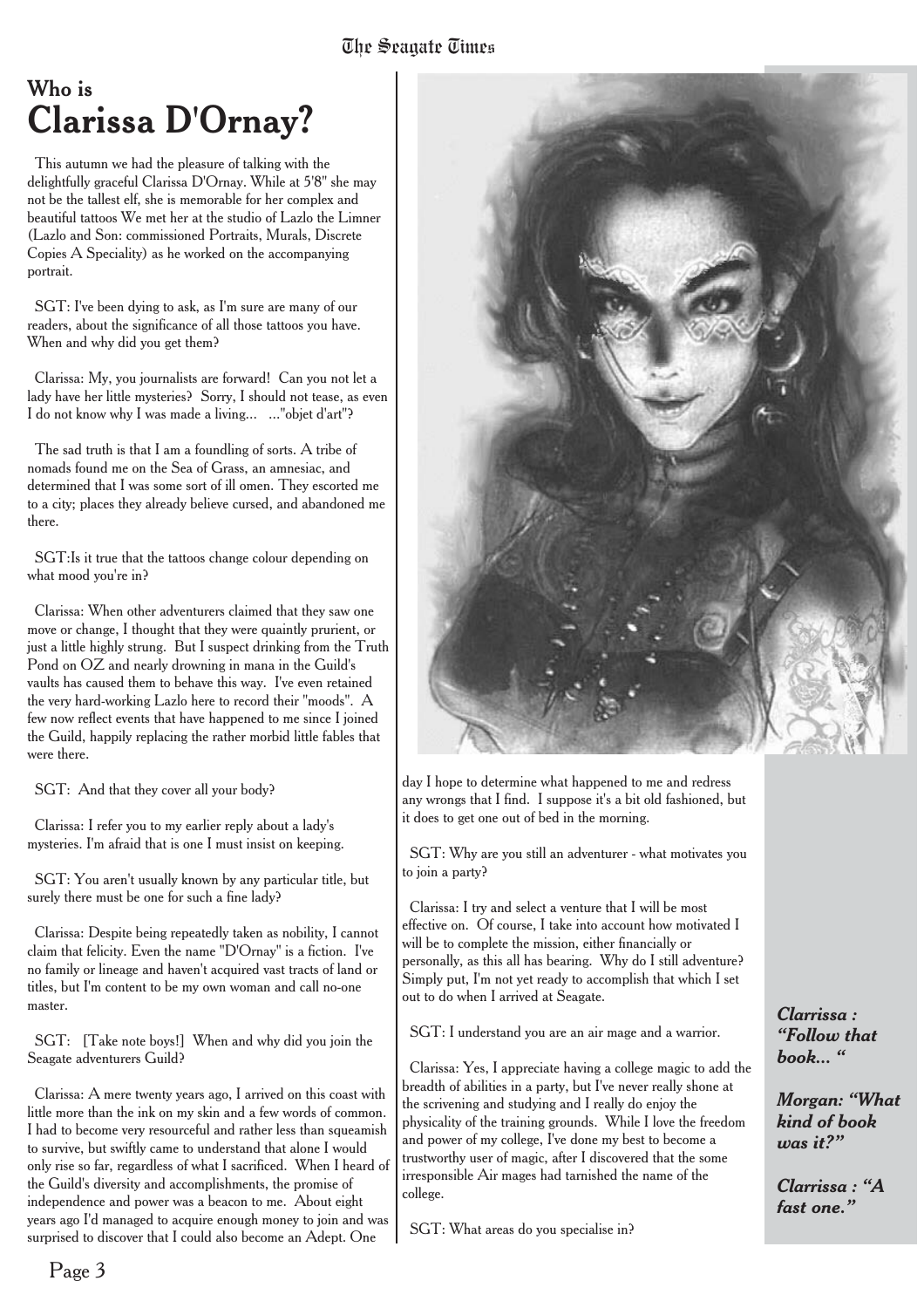#### The Seanate Times The Seagate Times

*"Light sounds good" - Serendipity (Dark Mage)*

Clarissa: I prefer to resolve things in a non-adversarial manner, as corpses are rarely useful allies. If a little flattery and banter aren't enough, I favour a Hand & a Half sword.

SGT: What do you do whilst not adventuring?

Clarissa: Much of my spare time for years has been spent as a governess to Dramus' adopted human daughter. She is a precocious child and has just started her first term away at a prestigious academy for girls. I hope that she will apply all I've taught her to her studies.

If I wish to relax, I dance. A lively salterello or piva can invigorate one and loosen the knots of a day's training or study.

SGT: Please describe a highlight of your career so far.

Clarissa: The occasion of surviving two days in the Guild vaults, which were dissolving with liquid mana at the time, certainly springs to mind. And while I found it vaguely rude at the time, I do appreciate the concern of the party who "rescued" me from having dinner with the Governor of Sanctuary.

SGT: Which places would you recommend visiting or avoiding?

Clarissa: If there is one place I didn't enjoy visiting, even briefly, was the Void. It was stifling and chillingly empty at the same time. The absence of a horizon and any sense of orientation made me feel I was losing my mind. OZ is beautiful any time of year, if you can get there.

SGT: Anything else you want to say to the guild populace?

Clarissa: I feel that the tolerance and cooperation that a Guild party displays, either determining a watch order, or in planning and executing a difficult mission, is the core of our strength. Without it, our diversity would be a weakness.



#### (by Erasmus, a passing church mouse)

I was pausing to munch on a nice bit of cheddar left in a doorjamb when I noticed a commotion outside the residence I was passing so I took my cheddar to the front mouse hole, watched and this is what I saw!

Apparently a few adventurers were visiting a warlock late at night in order to procure some Skin Changes. They turned up and were talking with the warlock when his catfamiliar Mikha, after a bit of sniffing around uttered these fateful words to a shadowy Elf who seemed to drip power and danger. "Come on little tease, you know you want to!";

Amazingly the Elf woman seemed to understand what the cat was saying and took up his offer thereby changing into a sleek, lithe and lustrous black cat.

Once the cat-Elf was in this form Mikha started coming up, behaving like a normal cat would and getting to know this new black cat. They started sniffing and prowling around each other. This seemed harmless enough and cat-Elf mewled to the cat Mikha that he shouldn't get too close as she might hurt him.

Now being the dangerous woman that she appeared this would have been enough to put off the wisest of animals but Mikha was a special cat, being a warlocks familiar. It deterred Mikha not a moment and after a bit more sniffing enquired if she had ever bred with another cat before. She answered in the negative and this seemed to peak his already raised fur.

"Well how about it then".

"I'll hurt you if you touch me" she replied in a slightly quivering voice

"Yes I know so how about it?" he replied in a more insistent purr

At this point the rest of the big people who were midtransaction stopped and watched the unfolding events in front of them with some interest. If she hadn't been a black cat they wouldn't have noticed the slight whitening of the cat-Elf's fur and her voice when it replied had a slightly worried quiver to it.

cat-Elf: "No I Don't want to hurt you"

The sounds of a cogitating cat emanated from Mikha while he took his time in replying. The scent of musk was heavy in the air, even from my distant mouse hole!! Mikha: "Yes, I know so lets do this"

Now apparently the cat-Elf got scared at this and caused her fur to grow sharp black armour spikes (designed to deter close combat no doubt). I'm constantly amazed at the weird feline mating rituals I sometimes see in strange places!

"Ummm, interesting" was the next challenging reply from Mikha, "So you ready now?" Mikha asked after a brief pause spent sniffing around the cat-Elf, her spikes and eyeing her fine form with some 'anticipation'!

At this time the cat-Elf showed something no-one ever thought to see - her tail.

She turned and she fled for fear of her ... ...!! Then quickly changed back to her Elven form with a very white complexion and slightly shaky appearance to the astonished stares of the rest of them big people.

Well it was the first time I've seen a cat running off with her tail between her legs. \*sqeek sqeek\* Oh well back to the cheddar!

*"See, it was a simple plan, and it worked. Throw the mouse in the hole, and run away!" - Jade*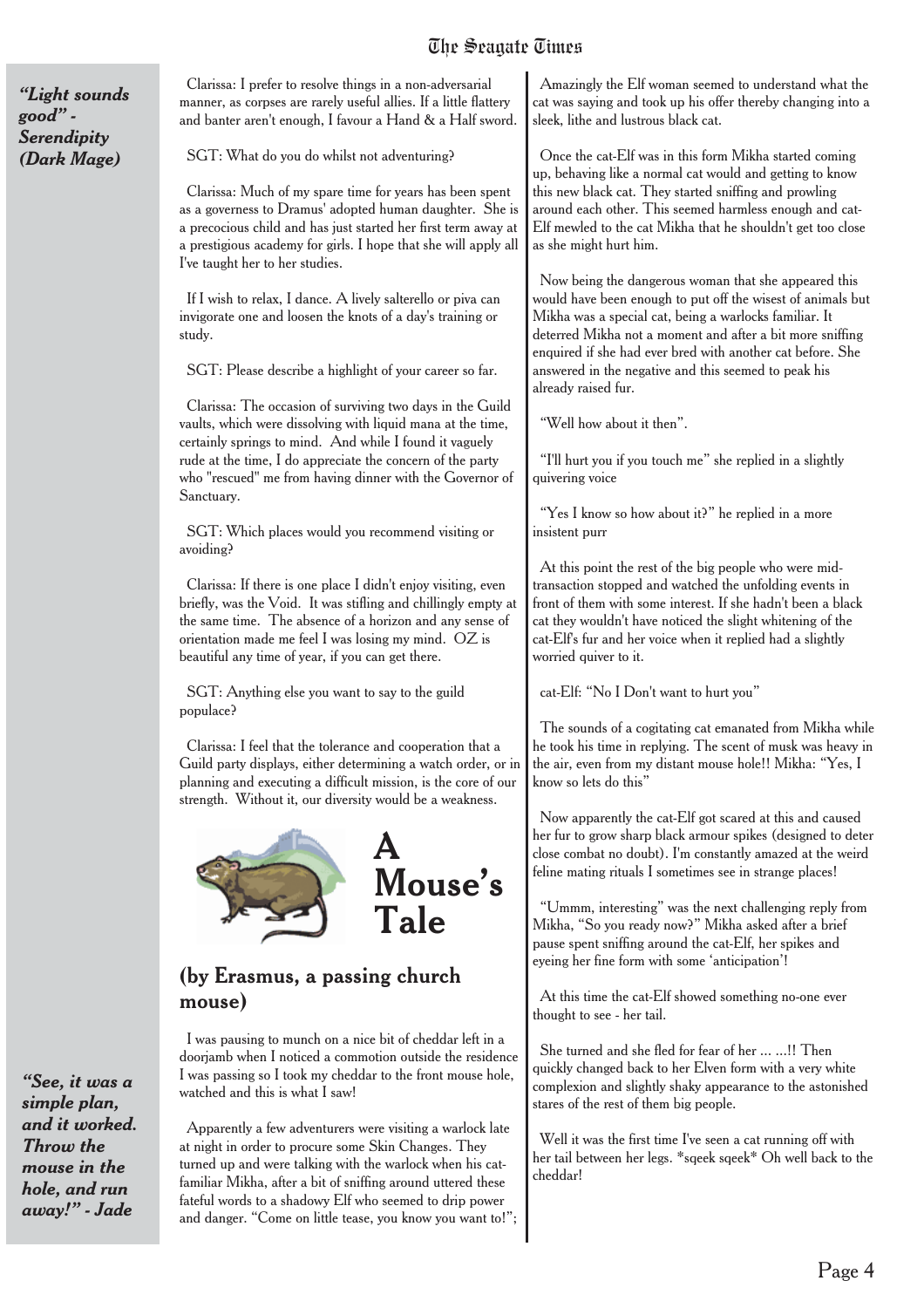### **The Adventurer's Guide**

#### **Tips for success**

When battling over-large Earth Elementals try Transmuting them into aquatics, then attacking them with a high-ranked weapon of flame spell.

If you can't get to the door because they've magicked the ground, try dropping in through the roof.

Especially for Eltan - Ways to get out of Close Combat:

1. Rank your primary weapon to the point where it's hard for anything to close on without risking a nasty injury.

2. Get some strength - Waters of Strength aren't expensive. And get other party members to jump in so together you outstrength your opposnent.

3. Get magic - there are spells out there which deter anything from getting too close with you. Try Self-Immolation potions.

Battle axe for delicate surgery on party members - Robert and Dirk manage to do open heart surgery on Raidon, before he dies on them, with a battle axe to the chest.

Affecting strike chance - Raidon got impaled on the cold iron trident and it affected the hits Cambion tries to inflict on some of the other members.

Things that go boom - There were also a couple of containers that are packed with ice that hold a flask with some what they say is Nitroglycerin, used for blasting rock. Trigger words are "stand well clear".

#### Experiments Which Should Not Be Tried....

1. Opening an extradimensional space (such as a Bag of Holding) inside an interdimensional portal.

2. Infecting a magically induced Shape-changer with Lycanthropy.

3. Placing an extradimensional space inside another extradimensional space (we have reason to believe that the vampires who made off with Mabh's equipment met their fate with this one).

4. Turning a Geyser into Ice... (That hurt, it really did.)

5. Mindreading an entity which has been locked up in a ritual for a hundred years (yes, Starflower, it was silly, wasn't it?)

6. Telling an Earth Elemental to keep digging - vertically, down.

7. Triggering a Weapon of Flame in a water-filled chamber, underground.

Missing: One pair of Elven feet, wearing blood-stained black boots with wisps of darkness trailing from the top of them.

If found, please return to the safe keeping of Axis who will look after them until Seren is ready to take them back.

#### Self-flagellation not enough any more?

Father Broc is here to help you now!

Special youth rates and group discounts.

#### Wanted: A Means of Getting Out of Close Combat

Must be non-fatal to use, not weighing more than three pounds, useable by an earthmage and not involve sacrifices in any way. Willing to pay reasonable monies for this.

Contact Eltan, stupid stupid rat creature.

# Mordavia

Take a break, visit the lost Kingdom of Mordavia!

- · Enjoy breathtaking views of misty mountains and noisome swamps
	- Intrigue with friend and enemy
- Gain healthful exercise, battling for your life
- Share a tankard of ale with elves and orcs, fairies and vampires, or things even stranger from your Granny's fireside tales

#### Visit Mordavia Today

Mordavia Live Action Roleplaying Game www.mordavia.com

*"I choose to ignore the party, I usually do, it's better that way." - Starflower (Mind Mage)*



*Cher : "Necromancers make people beautiful. "*

*Morgan : "How?"*

*Clarrissa : "It ain't pretty."*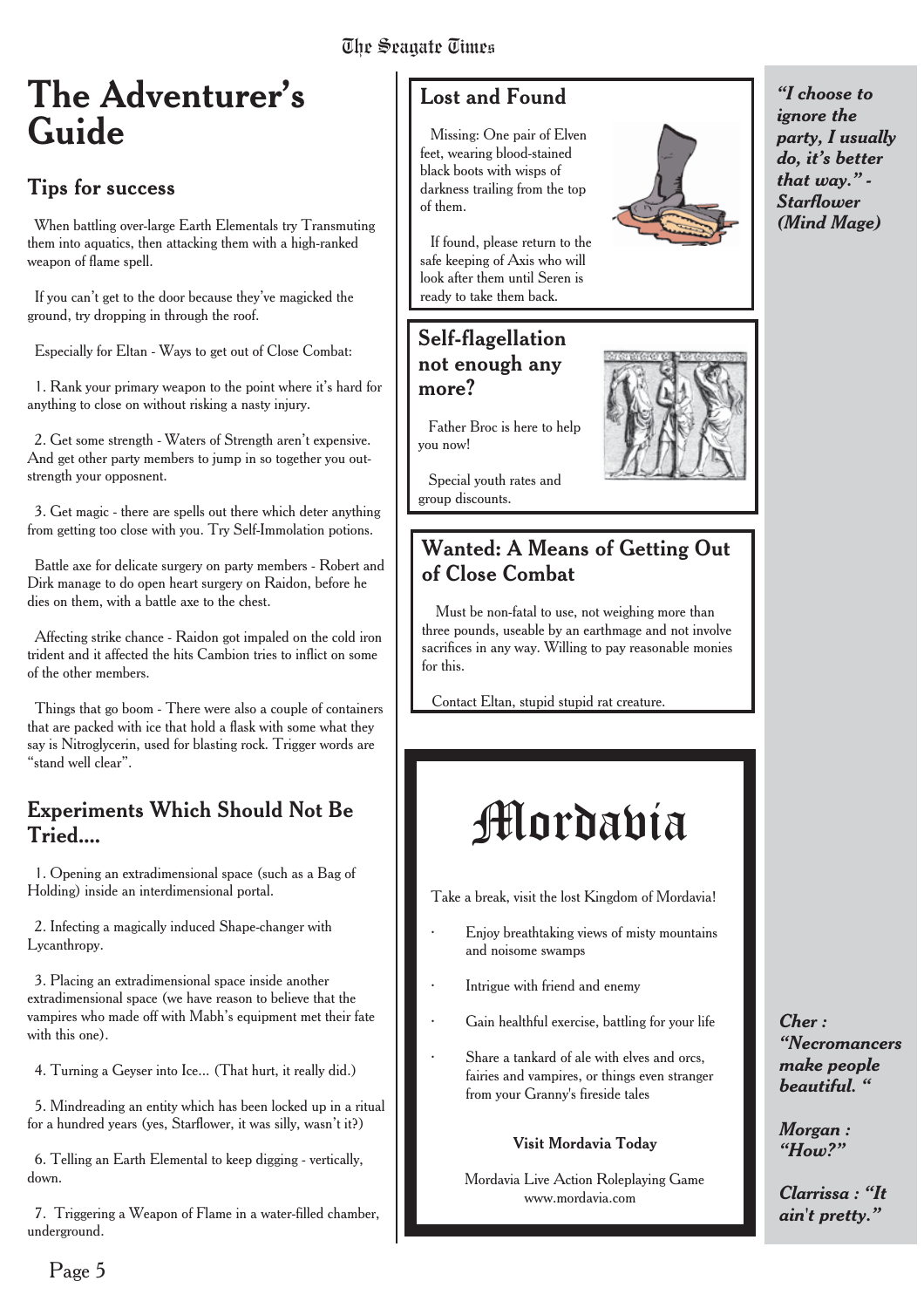*"Whew - it's only a vampire" - Sir Kit*

### **Starflower's Bestiary**

#### A Variety of Vampires

I still find it hard to believe, but one must always admit the truth, however strange. On adventure this season I had a civilised conversation with a vampire. Now, given that my usual level of communication with the undead involves more in the way of swords than words, one has to wonder what was going on here...

It occured some hundreds of miles away in one of the baronies bordering on the Dark Circle. Of course, one has to ask how much longer we intend to put up with that particular excresence on the face of Alusia, but I digress. Though not entirely, because it seemed that these vampiri were on the run from Dark Circle undead. It seems that their ancestral land had been within the area now covered by the Dark Circle, and that the entities controlling the Dark Circle had also wished to control them. To which suggestion they objected, so they fled. Eventually they found a sanctuary, a forest who enchantment sufficed to conceal their presence from the Dark Circle. Which is where we found them, and had our civilised chat.

I learned quite a lot about what it is to be a vampire that day. The vampire we spoke with, whose name was Gregor admitted that he had become a vampire voluntarily. When questioned as to why he chose to become undead he explained that he had sought longevity. Understandable, since he had been human, though I think there are better paths to long life, ones which do not lead so far away from the sun. His people fed from their human servants, and did not kill. Those servants seemed more than happy with the arrangement and I have seen servants far worse treated.

It was apparent to us that whatever means they had used to become vampiri need not alter a mage's existing college, since there were Earth mages, Enchanters and Namers among their people. Clearly they gained the powers of a vampire to change shape to mist, to bat, to rat and wolf, for we observed them using their mist shape to escape their enemies. They have a hypnotic talent allowing them to influence the behaviour of living sentients. They are also said to be able to speak with and summon beasts. And they are certainly both handsome and charming individuals. I would not have thought them vampires but for their powers and their lack of any shadow.

So, in some cases, it is indeed possible to avoid conflict with vampires through communication. One, must be careful however. Vampires do have the power to influence your attitudes towards them, and thus to shift your opinions in their favour. Whether or not this occured on this occasion, I cannot say. I prefer to think that we were swayed more by the necessities of the situation, and by the sanity and eloquence of their arguments.

But if you cannot avoid fighting vampires, be aware that they are formidable opponents. They cannot be harmed by other than silvered weapons or magic. And harming them alone will not kill them. If hurt, a vampire will generally turn to mist and then return to its coffin to regenerate. Certainly

sunlight harms vampiri in any form - we were witness to this, when Mabh had the winds bring Gregor to us, before sundown. They can be killed by being staked through the heart in their coffin. Carrying a supply of wooden stakes when hunting vampiri is highly recommnded. You should also carry garlic, and holy items blessed by the powers of light if you have them, because these things are repellant to vampiri. A vampire will eventually die if it cannot feed - and for food it requires the fresh blood of a sentient. It need not kill its victim when it feeds, of course, and in extremity vampires have been known to feed on the blood of beasts.

The best way to kill vampiri is to destroy them during the day, while the creature is confined to its coffin. Exposure to sunlight, by rendering the coffin transparent, is one method. Another is to repeatedly target the coffin with area effect spells, and then, when you are fairly certain it ought to be dead, stake it through the heart. You could try sealing the coffin in solid rock or metal so the vampire cannot escape and then simply waiting for it to expire from hunger.

Of course, finding the vampire's coffin then becomes the difficult part of the exercise, and I cannot help you there, except to cite the principle of the purloined letter - the best place to hide a coffin is among other coffins, thus in a cemetery or in a crypt or catacombs. Underground vaults are generally favoured for obvious reasons, and at this point, tunnelling and other earth-moving magics become very useful. Let the sun shine in, and the pain begin...

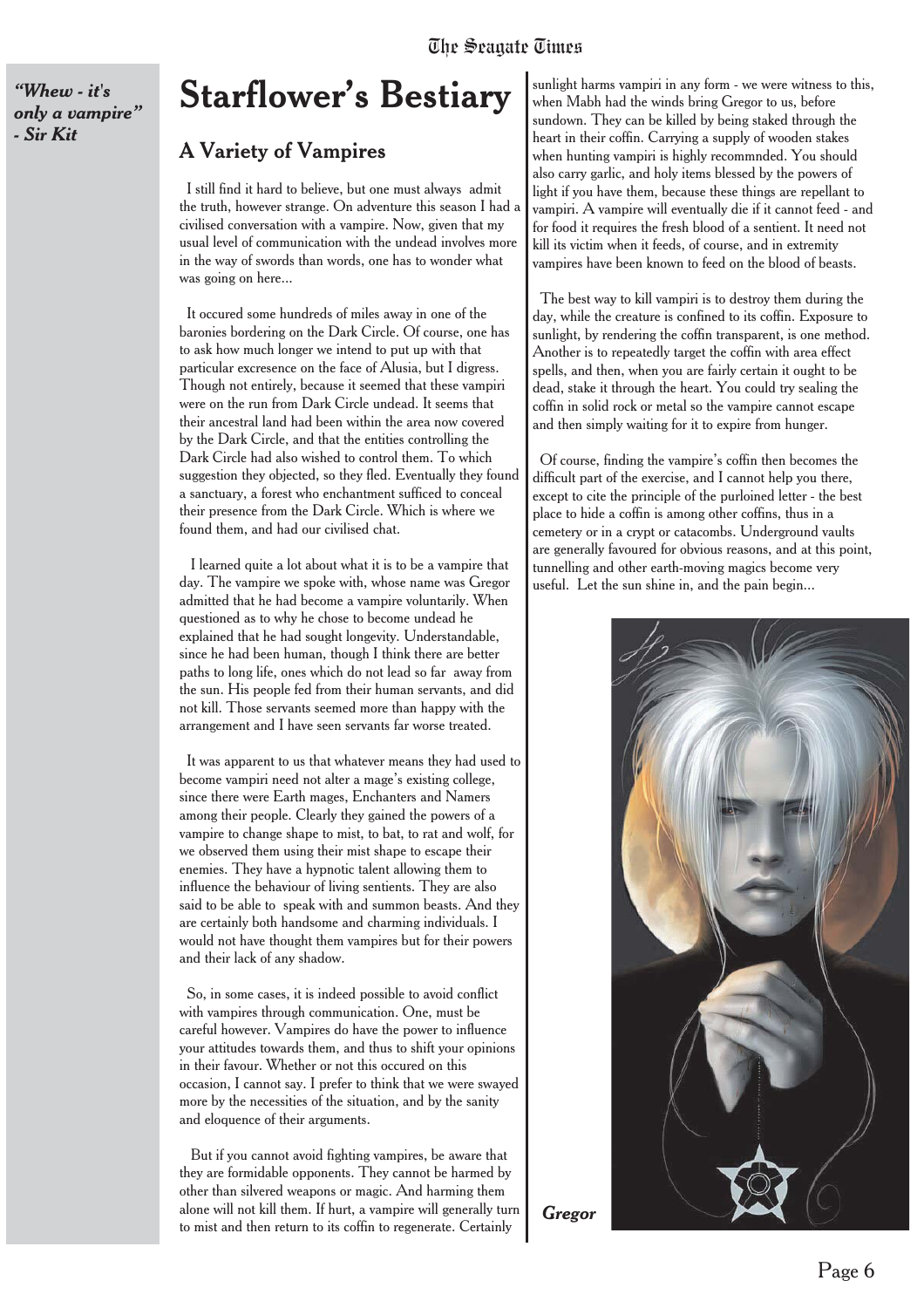# **The Puzzle Column**

#### Particular Afflictions

Five Guild members suffered grievous injuries while on adventures last session, requiring the attention of the Guild Healers. Can you identify which injury was inflicted on whom, by what creature wielding which weapon?

- The disreputable Spider was punished by a ogre for his insolence; Prickle was wounded by a bone-tipped spear.
- Silverfire spent some considerable ignoring the pain of broken ribs; it wasn't Beowulf who suffered a gut wound.
- Sir Cecil wasn't struck by a giant icicle, and isn't recovering from a concussion.
- The gut wound wasn't inflicted by a bastard sword or a treant; a vampire caused the broken arm.
- The crushed testicles were were the result of a roundhouse swing with a giant club; the forename of the person who suffered this injury is one letter shorter than that of the person attacked by the lizardman.
- Neither Silverfire nor Sir Cecil was injured by a tree branch; it was a pixie who dropped the icicle.



#### Riddles

A dozen Royals gathered round, Entertained by two who clowned. Each King there had servants ten, Though none of them were also men. The lowest servant sometimes might, Defeat the King in a fair fight. A weapon stout, a priceless jewel, The beat of life, a farmer's tool.

What are we talking about here?

Four men sat down to play, They played all night 'till break of day. They played for gold and not for fun With separate scores for everyone. When they came to square accounts, They all had made quite fair amounts. Can you the paradox explain,

If no one lost, how could all gain?

A headless man had a letter to write; It was read by a man who had lost his sight. The dumb repeated it word for word: And deaf was he who listened and heard.

Solve this riddle.

Page 7

| Get the Power of Fire and Light!                                                                      |  |
|-------------------------------------------------------------------------------------------------------|--|
| Fire College Invested Items:<br>Dragonflames Rk 10<br>Weapon of Flames Rk 10<br>Also Rank 8 Weaponry. |  |
| Now with added Radiance for<br>Positive effect on Dark Creatures.                                     |  |
| Prices negotiable.<br>Contact Flamis at the Guild.                                                    |  |



**What do you say to a new vampire?** *Count Draculations!*

#### What's Hot

#### What's Not

Old style D-Flames Super intelligent Earth Elementals Vampires **Tranmutation** Enchanted forests Shamen Cat-people Flugelheim Dwarves High-ranked Weapon of Flames

Giant icicles Earth Elementals being stolen by Fae Ogres Ice magic Inaccessible ruins Multi-coloured demons Rat-people Ice Demons **Orcs** Low-ranked Mind Magics *Morgan the Orc: "You're an Elf, yet I hold the secrets of life and death."*